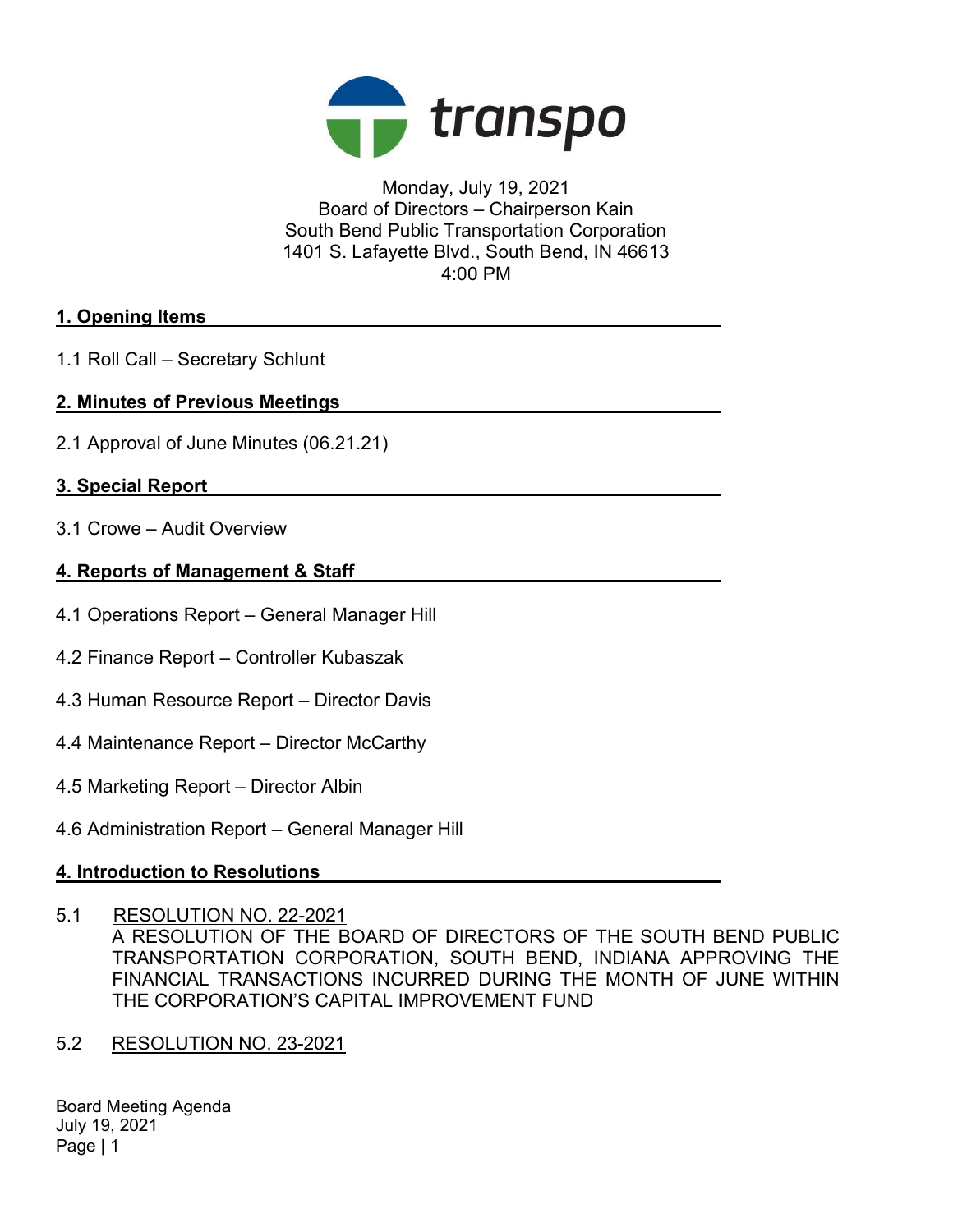A RESOLUTION OF THE BOARD OF DIRECTORS OF THE SOUTH BEND PUBLIC TRANSPORTATION CORPORATION, SOUTH BEND, INDIANA APPROVING THE FINANCIAL TRANSACTIONS INCURRED DURING THE PAST THIRTY (30) DAYS OF MAY WITHIN THE CORPORATION'S PAYROLL AND TRANSPORTATION FUND

5.3 RESOLUTION NO. 24-2021

A RESOLUTION OF THE BOARD OF DIRECTORS OF THE SOUTH BEND PUBLIC TRANSPORTATION CORPORATION, SOUTH BEND, INDIANA AUTHORIZING MANAGEMENT TO PROVIDE THE CITY OF SOUTH BEND WITH A DISCOUNT ON THE PURCHASE OF BUS PASSES TO ASSIST WITH WEATHER AMNESTY INITIATIVES

5.4 RESOLUTION NO. 25-2021

A RESOLUTION OF THE BOARD OF DIRECTORS OF THE SOUTH BEND PUBLIC TRANSPORTATION CORPORATION, SOUTH BEND, INDIANA AUTHORIZING MANAGEMENT TO EXERCISE THE SECOND OF TWO (2) ONE-YEAR OPTIONS WITH THE UNIVERSITY OF NOTRE DAME, SAINT MARY'S COLLEGE AND HOLY CROSS COLLEGE

- 5.5 RESOLUTION NO. 26-2021 A RESOLUTION OF THE BOARD OF DIRECTORS OF THE SOUTH BEND PUBLIC TRANSPORTATION CORPORATION, SOUTH BEND, INDIANA APPROVING THE PURDUE POLYTECHNIC HIGH SCHOOL RIDERSHIP PROGRAM FOR THE 2021- 2022 SCHOOL YEAR
- 5.6 RESOLUTION NO. 27-2021 A RESOLUTION OF THE BOARD OF DIRECTORS OF THE SOUTH BEND PUBLIC TRANSPORTATION CORPORATION, SOUTH BEND, INDIANA, APPROVING A RENEWAL AGREEMENT WITH IVY TECH COMMUNITY COLLEGE

## 6. Any Other Motions

#### 7. Chairperson's Report

7.1 Report – Chairperson Kain

## 8. All Other Unfinished Business, Including New Business

#### 9. Privilege of the Floor

9.1 Privilege of the Floor is limited to action items listed on the agenda. Any individual who desires to address the Board regarding an agenda item during Privilege of the Floor is required to state his/her name and address for the record.

Board Meeting Agenda July 19, 2021 Page | 2